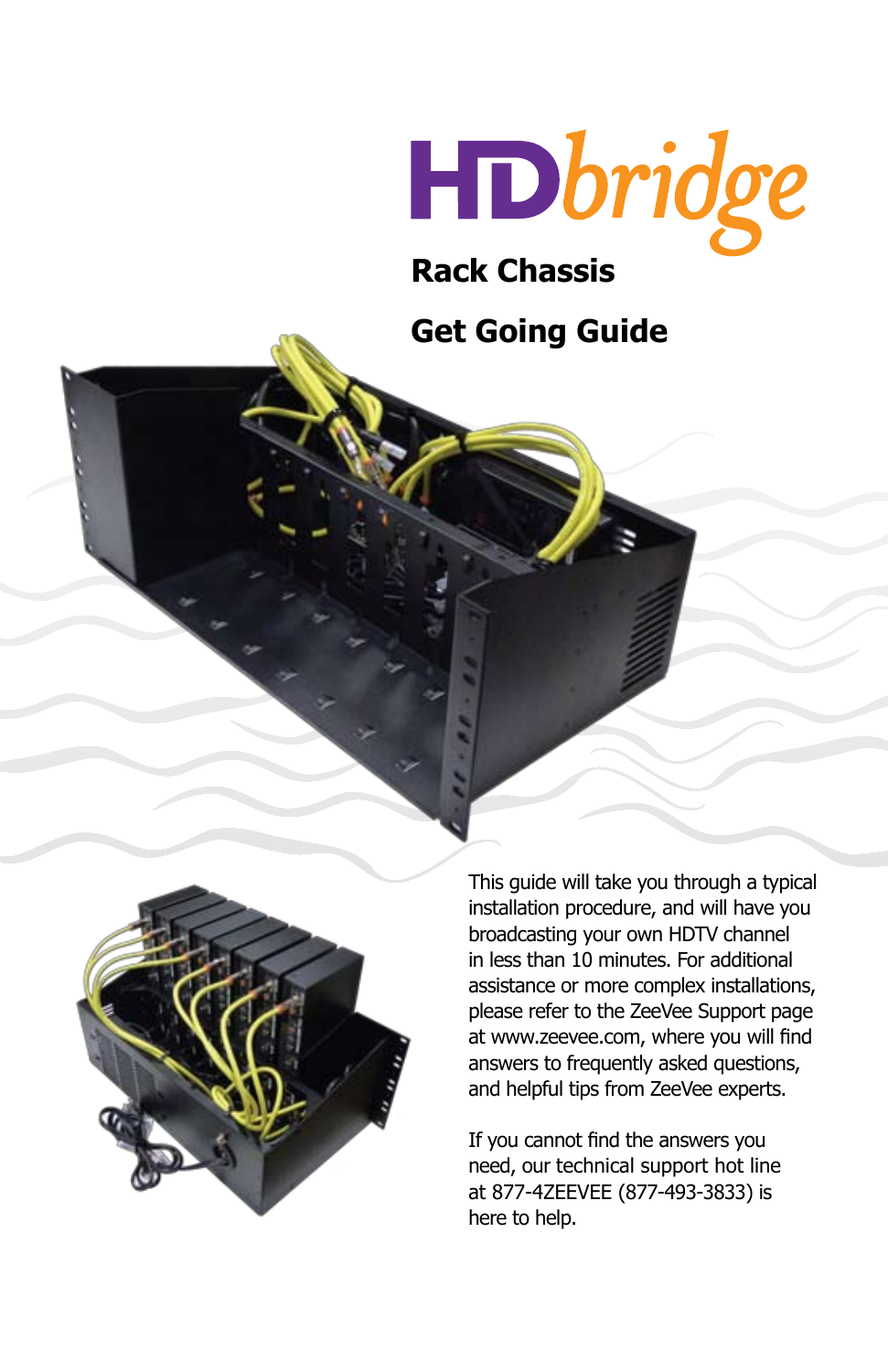#### **Important Safety Instructions**

- 1. Read these instructions.
- 2. Keep these instructions.
- 3. Heed all warnings.
- 4. Follow all instructions.<br>5. Do not use this appara
- 5. Do not use this apparatus near water.
- 6. Clean only with dry cloth.
- 7. Do not block any ventilation openings. Install in accordance with the manufacturer's instructions.
- 8. Do not install near any heat sources such as radiators, heat registers, stoves, or other apparatus (including amplifiers) that produce heat.
- 9. Do not defeat the safety purpose of the polarized or grounding-type plug. A polarized plug has two blades with one wider than the other. A grounding type plug has two blades and a third grounding prong. The wide blade or the third prong is provided for your safety. If the provided plug does not fit into your outlet, consult an electrician for replacement of the obsolete outlet.
- 10. Protect the power cord from being walked on or pinched, particularly at plugs, convenience receptacles, and the point where they exit from the apparatus.
- 11. Unplug this apparatus during lightning storms or when unused for long periods of time.
- 12. Only use attachments/ accessories specified by the manufacturer.
- 13. Refer all servicing to qualified service personnel. Servicing is required when the apparatus has been damaged in any way, such as power-supply cord or plug is damaged, liquid has been spilled or objects have fallen into the apparatus, the apparatus has been exposed to rain or moisture, does not operate normally, or has been dropped.



### **Specifications**

| <b>RF Output</b> | <b>Output Power</b>  | +34dBmV typical                                                             |
|------------------|----------------------|-----------------------------------------------------------------------------|
| <b>Power</b>     | AC Input             | $+120V, 1.6A$                                                               |
| <b>Physical</b>  | Width                | 19 Inches                                                                   |
|                  | Height               | 7 Inches (empty)<br>10.49 Inches (with modules installed)                   |
|                  | Depth                | $10.25$ Inches                                                              |
|                  | Weight               | 11.5 Lb. (empty)<br>30.5 Lb. (with 8 modules installed)                     |
|                  | Temperature/Humidity | Operating $+32F$ to $+104F$ (OC to $+40C$ ) /<br>20% to 80%, non-condensing |

### **What's in the Box**

• HDbridge Rack Chassis • Get Going Guide **B R R R R R R R**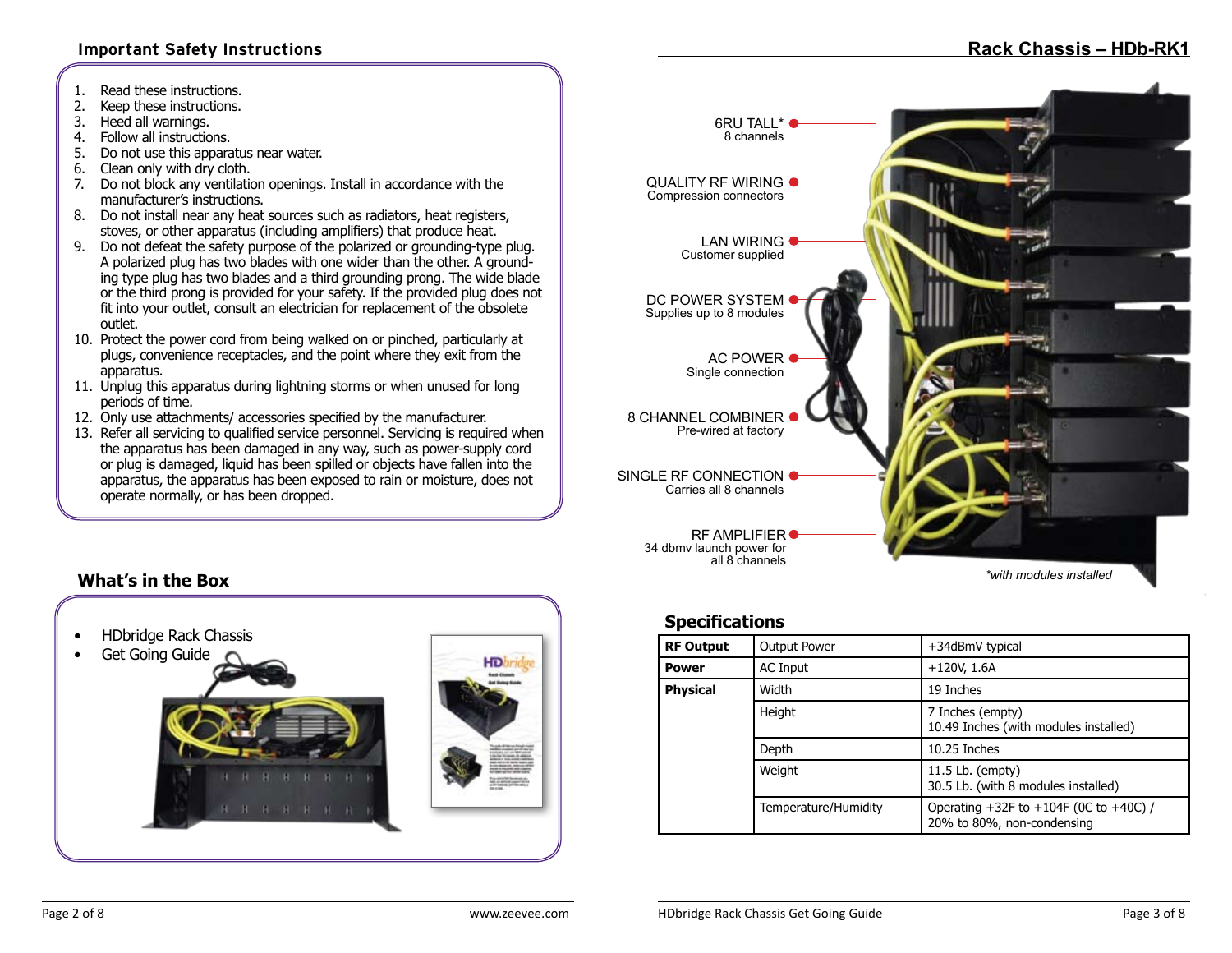**Step 1** - Locate an available RF cable connector and DC power connector, and remove the protective plastic sleeves.



**Step 3** – Align the bottom edge of the module just inside of the small lip on the chassis.



**Step 2** – Orient the HDbridge module with the coax output at the top and power input at the bottom as shown. Insert the DC power plug into the module.



**Step 4** – Push the back of the module down until it sits flat in the chassis.

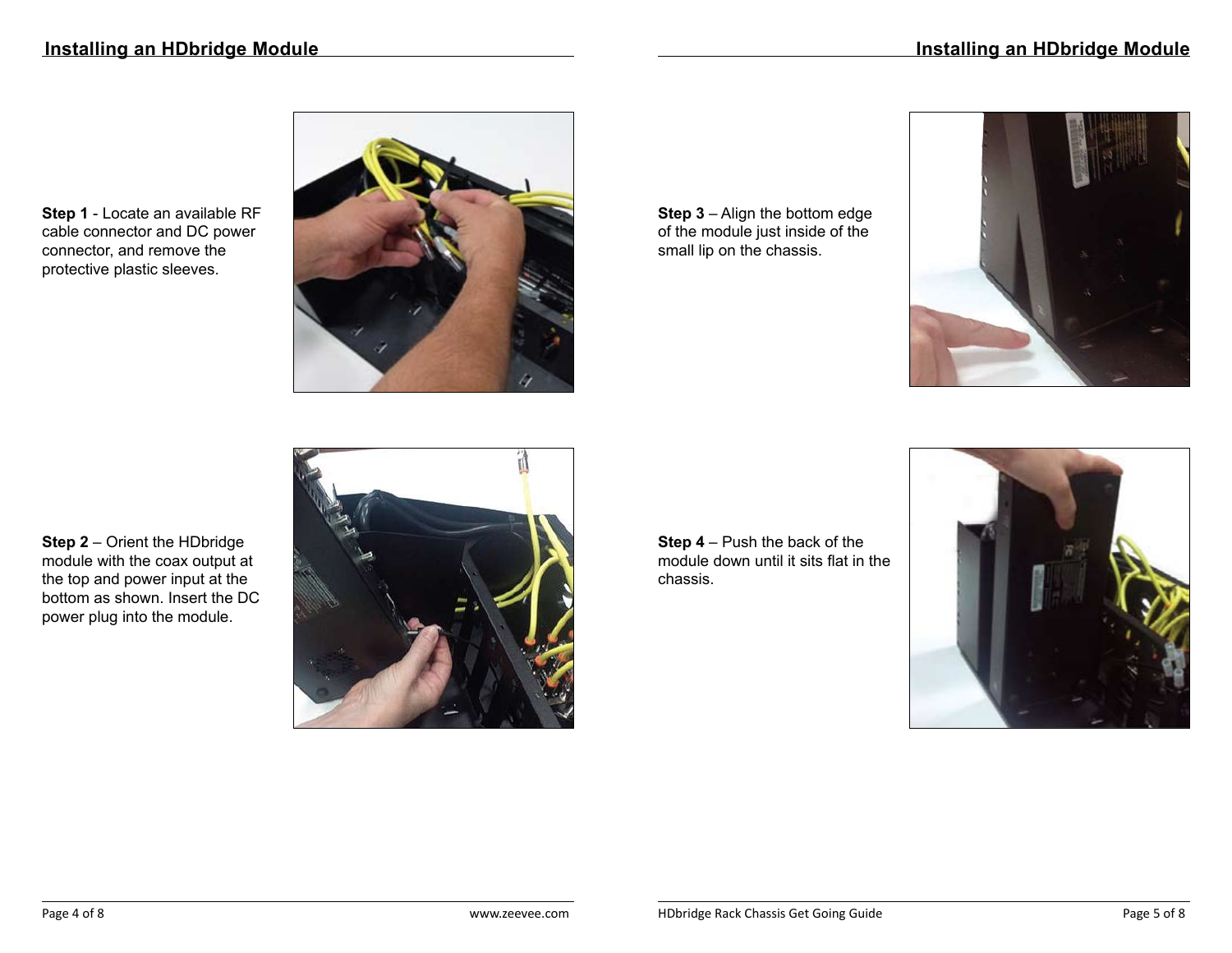**Step 5** – Locate the thumbscrew in the upper portion of the middle bracket behind the module, just under the lip. Tighten the thumbscrew into the module until it is snug.



**Step 7** – Connect the chassis RF output into your cable infrastructure, as needed.



**Step 6** – Attach the cable to the RF output connector on the module. Be sure to tighten the connection properly.



Your HDbridge modules are now ready to be connected to your video source. Refer to your HDbridge Module Get Going Guide for instructions on how to configure each module.